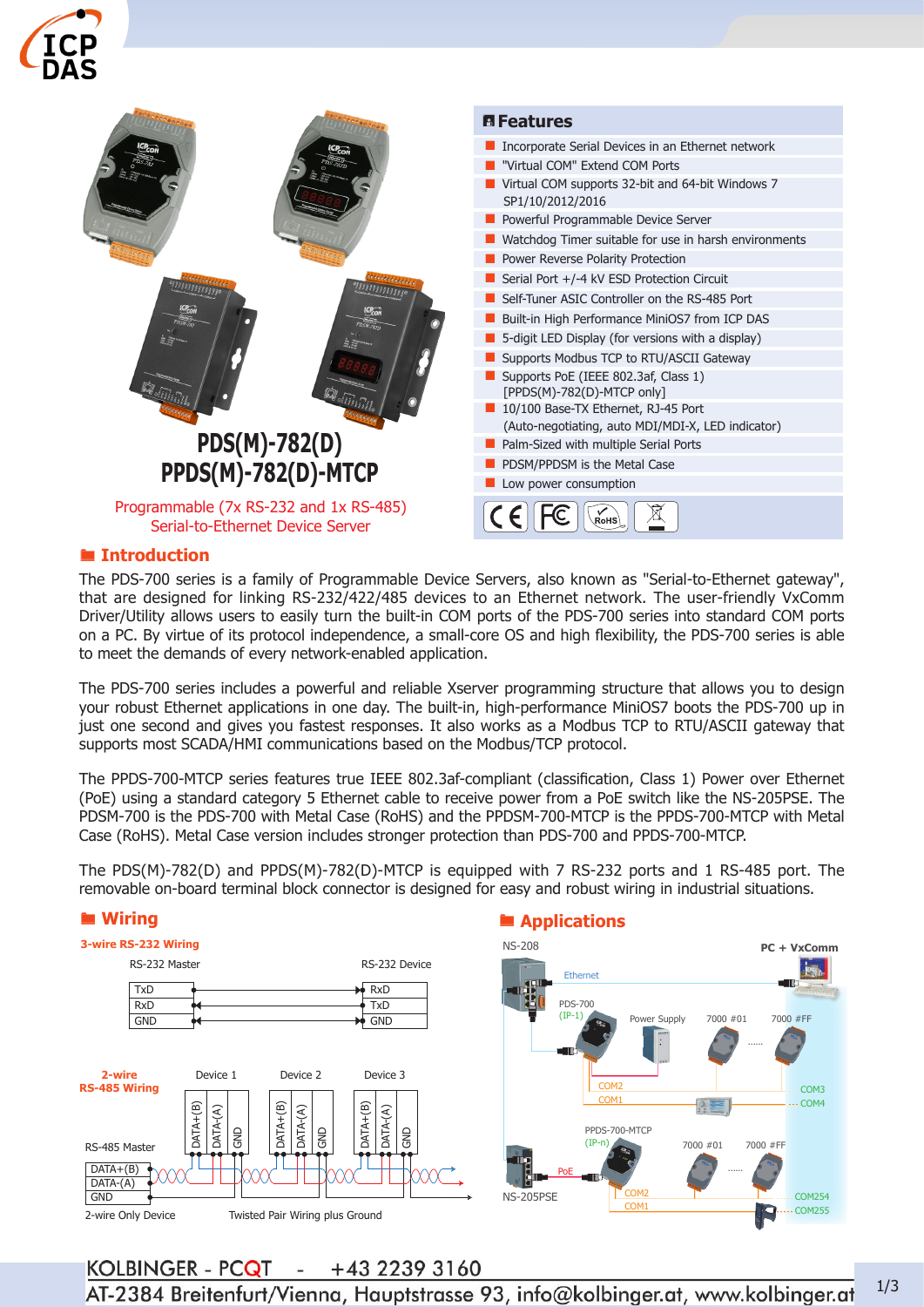# ® **System Specifications**

| <b>Models</b>           |                                | <b>PDS-782</b><br><b>PDSM-782</b>                                                                            | <b>PDS-782D</b><br><b>PDSM-782D</b> | <b>PPDS-782-MTCP</b><br>PPDSM-782-MTCP          | <b>PPDS-782D-MTCP</b><br><b>PPDSM-782D-MTCP</b> |  |  |
|-------------------------|--------------------------------|--------------------------------------------------------------------------------------------------------------|-------------------------------------|-------------------------------------------------|-------------------------------------------------|--|--|
| <b>CPU</b>              |                                |                                                                                                              |                                     |                                                 |                                                 |  |  |
| <b>CPU</b>              |                                | 80186, 80 MHz or compatible                                                                                  |                                     |                                                 |                                                 |  |  |
| <b>SRAM</b>             |                                | 512 KB                                                                                                       |                                     |                                                 |                                                 |  |  |
| <b>Flash Memory</b>     |                                | Flash ROM: 512 KB; Erase unit is one sector (64 KB); 100,000 erase/write cycles                              |                                     |                                                 |                                                 |  |  |
| <b>EEPROM</b>           |                                | 16 KB; Data retention: 40 years;<br>1,000,000 erase/write cycles                                             |                                     |                                                 |                                                 |  |  |
| Built-in Watchdog Timer |                                | Yes                                                                                                          |                                     |                                                 |                                                 |  |  |
|                         | <b>Communication Interface</b> |                                                                                                              |                                     |                                                 |                                                 |  |  |
|                         | COM <sub>1</sub>               | RS-232 (TxD, RxD, RTS, CTS, GND)                                                                             |                                     |                                                 |                                                 |  |  |
|                         | COM <sub>2</sub>               | RS-485 (D2+, D2-, GND)                                                                                       |                                     |                                                 |                                                 |  |  |
|                         | COM <sub>3</sub>               | RS-232 (TxD, RxD, GND)                                                                                       |                                     |                                                 |                                                 |  |  |
|                         | COM4                           | RS-232 (TxD, RxD, GND)                                                                                       |                                     |                                                 |                                                 |  |  |
| Non-isolated            | COM5                           | RS-232 (TxD, RxD, GND)                                                                                       |                                     |                                                 |                                                 |  |  |
|                         | COM <sub>6</sub>               | RS-232 (TxD, RxD, GND)                                                                                       |                                     |                                                 |                                                 |  |  |
|                         | COM7                           | RS-232 (TxD, RxD, GND)                                                                                       |                                     |                                                 |                                                 |  |  |
|                         | COM8                           | RS-232 (TxD, RxD, GND)                                                                                       |                                     |                                                 |                                                 |  |  |
| Ethernet                |                                | 10/100 Base-TX, RJ-45 port (Auto-negotiating, auto MDI/MDI-X, LED indicator)                                 |                                     |                                                 |                                                 |  |  |
| PoE                     |                                | <b>IEEE 802.3af</b>                                                                                          |                                     |                                                 |                                                 |  |  |
| <b>COM Port Formats</b> |                                |                                                                                                              |                                     |                                                 |                                                 |  |  |
| Data Bit                |                                | 7, 8: for COM1 and COM2 $\cdot$ 5, 6, 7, 8: for COM3 and COM8                                                |                                     |                                                 |                                                 |  |  |
| Parity                  |                                | None, Even, Odd, Mark, Space<br>None parity is required when using 8 data bits and 2 stop bits on COM1/COM2. |                                     |                                                 |                                                 |  |  |
| Stop Bit                |                                | 1, 2: for COM1 $\sim$ COM8                                                                                   |                                     |                                                 |                                                 |  |  |
| <b>Baud Rate</b>        |                                | 115200 bps max.                                                                                              |                                     |                                                 |                                                 |  |  |
| <b>LED Indicators</b>   |                                |                                                                                                              |                                     |                                                 |                                                 |  |  |
| 5-digit 7 Segment       |                                |                                                                                                              | Yes                                 |                                                 | Yes                                             |  |  |
| System                  |                                | Red                                                                                                          |                                     |                                                 |                                                 |  |  |
| PoE                     |                                |                                                                                                              |                                     | Green                                           |                                                 |  |  |
| <b>Power</b>            |                                |                                                                                                              |                                     |                                                 |                                                 |  |  |
| Protection              |                                | Power Reverse Polarity Protection                                                                            |                                     |                                                 |                                                 |  |  |
| Required Supply Voltage |                                | +10 VDC $\sim$ +30 VDC (non-regulated)                                                                       |                                     | PoE or $+12$ VDC $\sim$ +48 VDC (non-regulated) |                                                 |  |  |
| Power Consumption       |                                | 2.0 W                                                                                                        | 2.7W                                | 2.2W                                            | 2.9 W                                           |  |  |
| <b>Mechanical</b>       |                                |                                                                                                              |                                     |                                                 |                                                 |  |  |
| Flammability            |                                | Fire Retardant Materials (UL94-V0 Level)                                                                     |                                     |                                                 |                                                 |  |  |
| Dimensions (W x H x D)  |                                | (P)PDS: 72 mm x 123 mm x 35 mm · (P)PDSM: 102 mm x 125mm x 29 mm                                             |                                     |                                                 |                                                 |  |  |
| Installation            |                                | DIN-Rail or Wall mounting                                                                                    |                                     |                                                 |                                                 |  |  |
| Casing                  |                                | Metal for PDSM/PPDSM, Plastic for other                                                                      |                                     |                                                 |                                                 |  |  |
| <b>Environment</b>      |                                |                                                                                                              |                                     |                                                 |                                                 |  |  |
| Operating Temperature   |                                | -25 °C $\sim$ +75 °C                                                                                         |                                     |                                                 |                                                 |  |  |
| Storage Temperature     |                                | -40 °C $\sim$ +80 °C                                                                                         |                                     |                                                 |                                                 |  |  |
| Humidity                |                                | $5 \sim 90\%$ RH, non-condensing                                                                             |                                     |                                                 |                                                 |  |  |

## ® **Dimensions (Units: mm)**